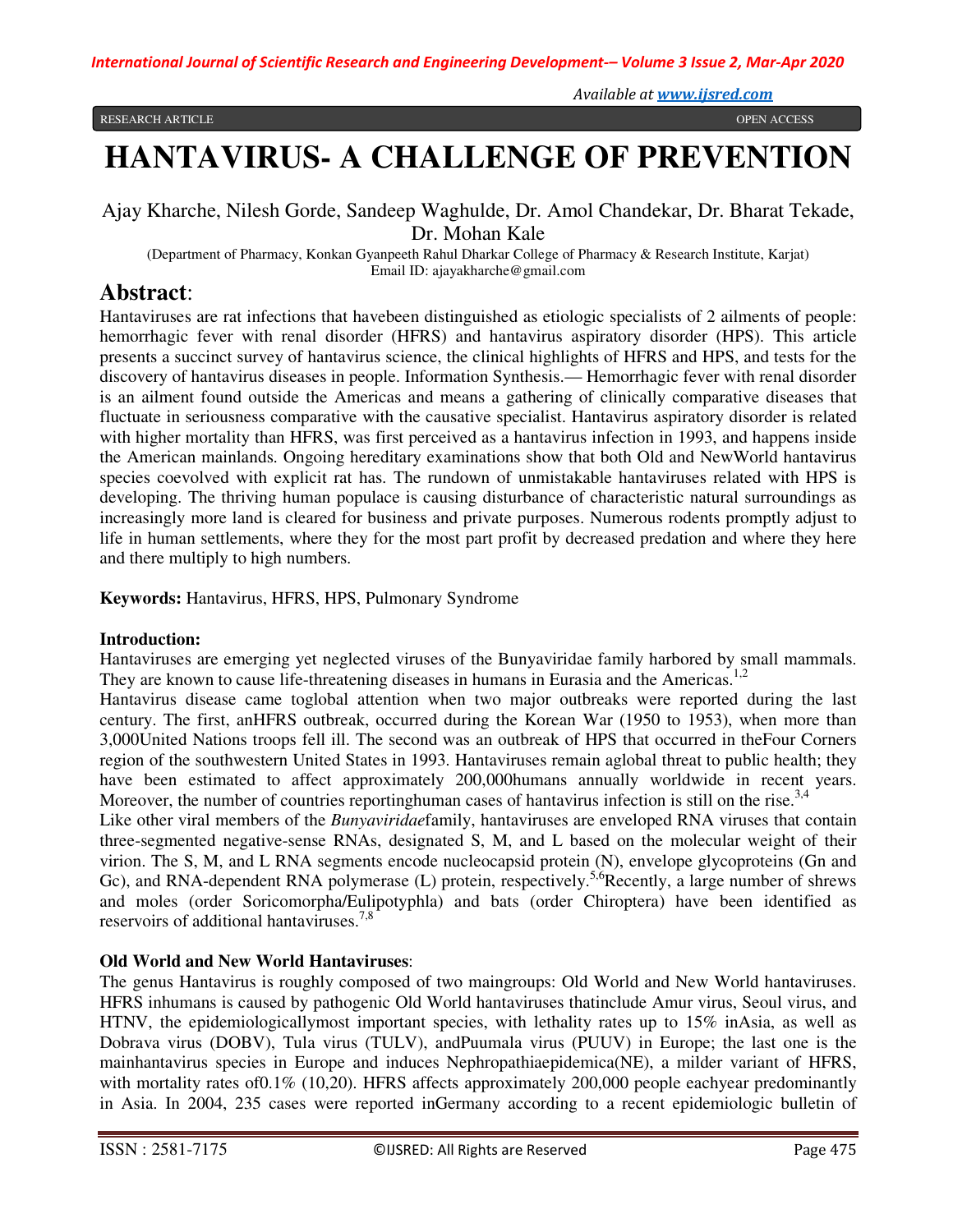theRobert-Koch Institute.The first pathogenic New World hantavirus (Sin Nombrevirus) was discovered in the early 1990s in the Four Cornersregion of the United States. From this time on, numerousadditional pathogenic New World hantaviruses were identifiedand characterized. New World hantaviruses are thecausative agent of approximately 300 cases of HPS each year inNorth and South America, with lethality rates up to 50%.Human hantavirus infections are assumed to occur accidentally,and men represent a dead end for the hantavirus lifecycle. Transfer of virus particles from infected to uninfectedpeople normally does not occur. One exception is the Andeshantavirus strain Sout in Argentina, of which sporadicalperson-toperson transmissions were reported. Thisfinding reveals a worrying risk potential of hantaviruses forhuman health.<sup>9</sup>

#### **Insectivore-borne hantaviruses:**

Although several studies have shown the presence of antibodiesthat cross-react with Eurasian hantaviruses in African populations,until 2006 the African continent was a blank spot onthe hantavirus map [59]. The first African hantavirus was namedSangassou virus and was found in African wood mouse, Hylomyscussimus.<sup>10,11</sup>More recently, hantavirus RNA sequences have been detected in bats from western Africa. The presence of newly described hantaviruses in insectivores and bats has challenged the conventional view that hantaviruses originated from rodents, and suggests there may be additional unrecognized hantaviruses circulating in a wide range of animal hosts.<sup>12</sup>

#### **Current Status:**

Currently, three laboratory infection systems have been developed to study hantavirus infections of reservoir hosts: Seoul virus (SEOV) infection of the Norway rat (Rattus norvegicus), Puumala virus (PUUV) infection of the bank vole (Myodesglareolus), and Sin Nombre virus (SNV) infection of the deer mouse (Peromyscus maniculatus). $13,14$ 

According to the presence of infected animal hosts and their contacts to humans, occurrence of hantavirus disease can be observedin different climatic zones including subtropics and tropics. Hantaviruses are considered to belong to the group of emerging viruses;this has mainly to do with the frequent identification of novel hantaviruses and their role as human pathogens. There are differenttrends in the development of case numbers; whereas in China – thecountry with most HFRS cases per year worldwide – the number ofpatients seems to decrease because of the vaccination approachesin this country, the number of cases in Europe and particularlyGermany shows a clear increase over the last years.<sup>15</sup>

| HANTAVIRUSES <sup>16</sup>       |                                     |                 |                |  |  |
|----------------------------------|-------------------------------------|-----------------|----------------|--|--|
| Virus                            | Original source                     | Source Location | <b>Disease</b> |  |  |
| Murinae subfamily associated     |                                     |                 |                |  |  |
| viruses                          |                                     |                 |                |  |  |
| Hantaan                          | Apodemusagrarius                    | Korea           | <b>HFRS</b>    |  |  |
| Seoul                            | Rattus norvegicus,<br>Rattus rattus | Korea           | <b>HFRS</b>    |  |  |
| Dobrava-Belgrade                 | Apodemusflavicollis                 | Slovenia        | <b>HFRS</b>    |  |  |
| Thai-749                         | Bandicotaindica                     | Thailand        | Unknown        |  |  |
| Arvicolinae subfamily associated |                                     |                 |                |  |  |
| viruses                          |                                     |                 |                |  |  |
| Puumala                          | Clethrionomysglareolus              | Finland         | <b>HFRS</b>    |  |  |
| Prospect Hill                    | Microtus pennsylvanicus             | Maryland        | Unknown        |  |  |
| Tula                             | Microtus arvalis                    | Russia          | Unknown        |  |  |
| Khabarovsk                       | Microtus fortis                     | Russia          | Unknown        |  |  |
| Topografov                       | Lemmussibiricus                     | Siberia         | Unknown        |  |  |
| Isla Vista                       | Microtus californicus               | California      | Unknown        |  |  |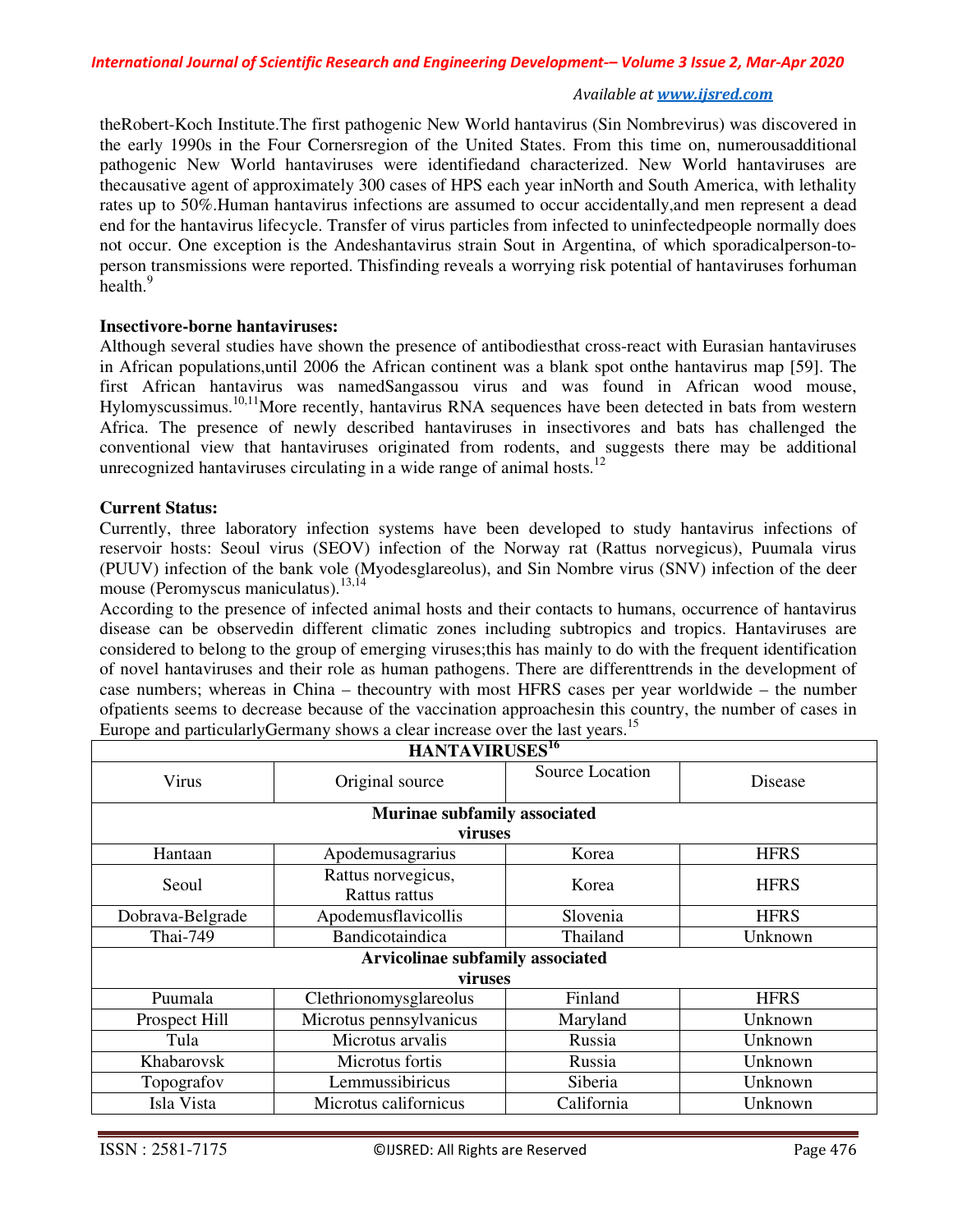| Sigmodontinae subfamily associated |                           |            |            |  |  |
|------------------------------------|---------------------------|------------|------------|--|--|
| viruses                            |                           |            |            |  |  |
| Sin Nombre                         | Peromyscus maniculatus    | New Mexico | <b>HPS</b> |  |  |
| New York                           | Peromyscus leucopus       | New York   | <b>HPS</b> |  |  |
| <b>Black Creek Canal</b>           | Sigmodonhispidus          | Florida    | <b>HPS</b> |  |  |
| Bayou                              | Oryzomys palustris        | Louisiana  | <b>HPS</b> |  |  |
| CañoDelgadito                      | Sigmodonalstoni           | Venezuela  | Unknown    |  |  |
| Rio Mamore                         | Oligoryzomysmicrotis      | Bolivia    | Unknown    |  |  |
| Laguna Negra                       | Calomyslaucha             | Paraguay   | <b>HPS</b> |  |  |
| Muleshoe                           | Sigmodonhispidus          | Texas      | Unknown    |  |  |
| El Moro Canyon                     | Reithrodontomysmegalotis  | California | Unknown    |  |  |
| Rio Segundo                        | Reithrodontomysmexicanus  | Costa Rica | Unknown    |  |  |
| Andes                              | Oligoryzomyslongicaudatus | Argentina  | <b>HPS</b> |  |  |
| <b>Insectivore associated</b>      |                           |            |            |  |  |
| virus                              |                           |            |            |  |  |
| Thottapalayam                      | Suncusmurinus             | India      | Unknown    |  |  |
| Other hanta virus rodent           |                           |            |            |  |  |
| pairs                              |                           |            |            |  |  |
| Monongahela                        | Peromyscus maniculatus    | Unknown    | Unknown    |  |  |
| <b>Blue River</b>                  | Peromyscus leucopus       | Unknown    | Unknown    |  |  |
| Oran                               | Oligoryzomyslongicaudatus | Unknown    | Unknown    |  |  |
| Lechiguanas                        | Oligoryzomysflavescens    | Unknown    | Unknown    |  |  |
| Bermejo                            | Oligoryzomyschacoensis    | Unknown    | Unknown    |  |  |
| Maciel                             | Bolomys obscurus          | Unknown    | Unknown    |  |  |
| Pergamino                          | Akadonazarae              | Unknown    | Unknown    |  |  |

# **Transmission:**

These viruses spread when the vector mosquitoesor tick bites a human, or when ticks are crushed by human. In somecases, the humans may get infected when they care for or slaughter

these animals.<sup>17</sup>Also transmitted by rodentsof the family Muridae. They cause hemorrhagic fever with renal syndrome (HFRS) and hantaviruspulmonary syndrome (HPS). These diseases are mainly associated with rural areas, as infection inhumans occurs following the inhalation of aerosolized feces, urine, and saliva of infected rodents.<sup>18</sup>

## **Hentavirus associated diseases:**

Hentavirus Pulmonary Syndrome:

As of December 1999, 32 cases of Hantaviruspulmonary syndrome had been reported inCanada, predominantly in western Canada,with British Columbia and Alberta reportingthe largest numbers of cases.<sup>19</sup> At the Universityof Alberta Hospital, 20 patients withHantavirus pulmonary syndrome presentedfrom 1989 to 1999.<sup>20</sup> Verity et al. described the clinical and laboratory findings of 19 of the20 patientsand identified two broad categoriesof Hantavirus pulmonary syndromeclinically and radiologically: a rapidly progressive,fulminant, and often fatal clinical formwith radiographic features of rapidly progressivealveolar pulmonary edema, air-space consolidation,and pleural effusions; and a limited,less severe clinical form usually associatedwith radiographic features of mild interstitialedema and minimal airspace disease. All patientswith the limited form of Hantavirus pulmonarysyndrome survived the illness, whereas 46% of those with the fulminant form died.<sup>21</sup>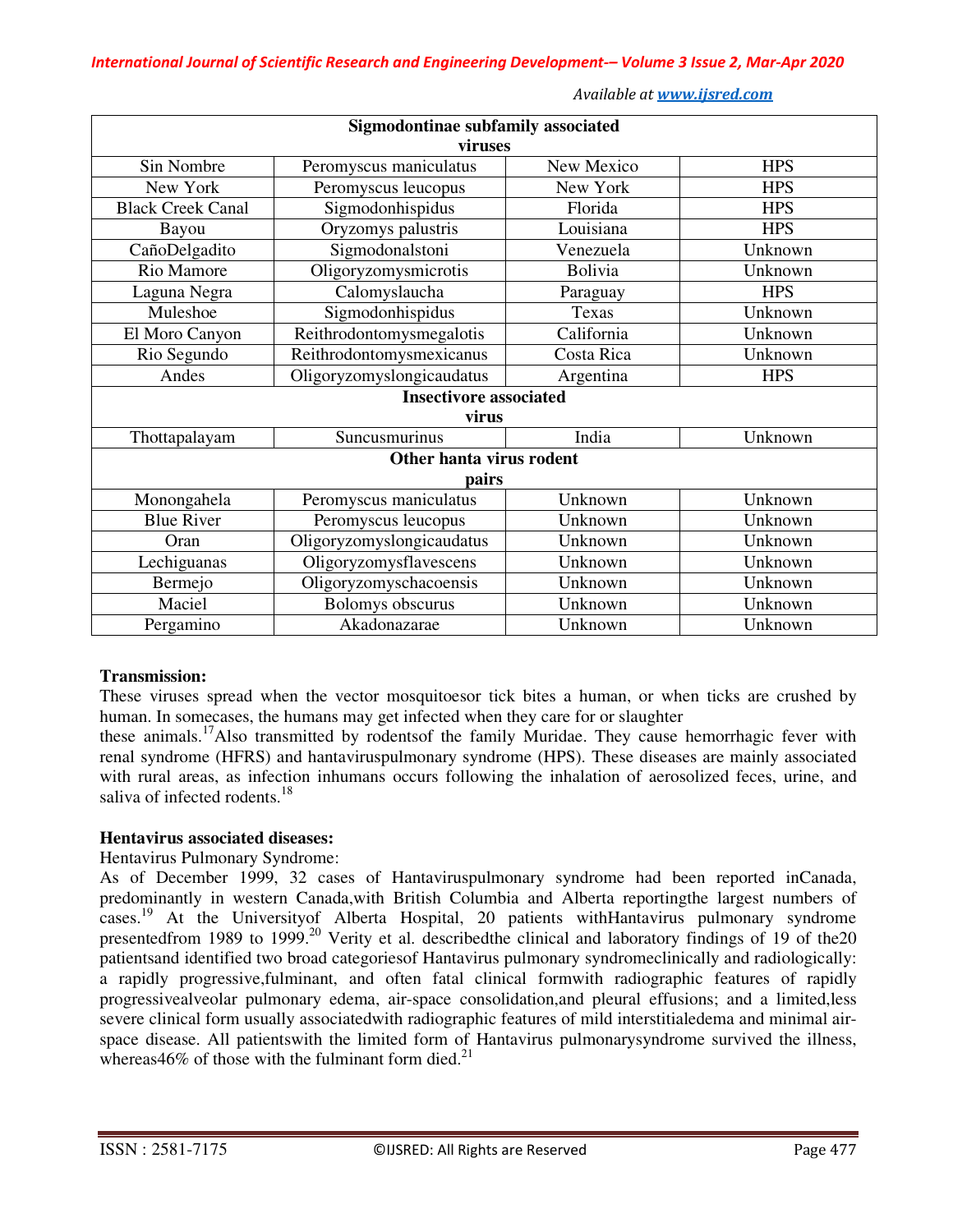#### **Hemorrhagic fever with renal syndrome:**

The clinical course of HFRS is primarily characterized by fever, circulatory collapse with hypotension, hemorrhage, and acute kidney injury (AKI). The disease typically progresses through five phases: febrile, hypotensive shock, oliguric, polyuric, and convalescent. Additionally, some of these phases frequently overlap in severe cases, and one or two phases are frequently absent in some mild cases. Laboratory findings during acute stage of the disease are anemia, leukocytosis, thrombocytopenia, elevated liver enzymes, and serum creatinine (renal dysfunction), as well as proteinuria and hematuria. Most of the cases can recover completely, while some severe cases still have some sequelaes including headache, insomnia, hyperhidrosis, hemorrhage, and hyperdiuresis. Kidney injury frequently occurs in HFRS and the most prominent pathological presentation is acute tubulointerstitial nephritis following the infiltration of inflammatory cells.<sup>23</sup> AKI often induces death in patients with HFRS, particularly in the oliguric phase.<sup>24</sup>The elderly patients often develop severe AKI and are more likely to have shock, hematuria, thrombocytopenia and leukocytosis. The patients with severe AKI usually need dialysis or continuous blood purification and stay longer in hospital than non-AKI patients. Thrombocytopenia, which is one of the factors that cause the increase of blood vessel permeability, is related to severe AKI among patients with acute HTNV infection. Acute thrombocytopenia is a common symptom of HFRS and persists throughout hantavirus infection. Therefore, thrombocytopenia is an important basis for the diagnosis of HFRS. Pulmonary, cardiac, endocrinological, central nervous system, and ocular findings are also major manifestations of HFRS. The febrile, hypotensive, and oliguric phases can overlap in somesevere cases. In this condition, acute progressive noncardiogenicpulmonary edema, which often presents as acute respiratorydistress syndrome (ARDS), is likely to happen, and, thus, resultsin a high fatality rate. It was demonstrated that the agitation,conjunctival hemorrhage, coma, were also negatively correlatedwith survival outcome.<sup>25</sup>

#### **Hantavirus pathogenesis:**

The primary target cells of hantavirus infection are endothelial cells of capillaries of various organs, primarily of the lung and kidneys, although infection occurs in a variety of other organs and cell types (endothelial and epithelial cells, macrophages, follicular dendritic cells, lymphocytes, neutrophils and platelets). The main receptor in endothelial cells for pathogenic hantavirus is beta-3-integrin. Infection is followed by impairment of the barrier function of endothelial cells, fluid extravasation and subsequent organ failure. However, although appearance of neutralising antbodies (NAbs) seems to impair the development of disease (see below), the mechanisms for the so-called "vascular leak" are largely unknown. Notably, infection of endothelial cells by hantavirus is noncytopathic in vitro and in vivo, which has led to the hypothesis that a strong cellular immune response, elicited by cytotoxic CD8+ T cells, may be responsible for hantavirus pathogenesis in man.<sup>26</sup>

The basic mechanisms behind HFRS pathogenesis also relate to increased vascular permeability, and as noted above, the causative agents infect endothelial cells without cytopathic effects. There has not been a proper animal model for HFRS, and the Syrian hamster model for ANDV and HPS is not applicable for HFRS.<sup>27</sup> However, cynomolgus monkeys infected with wild-type PUUV strains (not cell culture adapted) produce NE-like disease symptoms and clinical pathology, including elevations of nitric oxide, various cytokine (IL-10, IL-6, and TNF- ), and C-reactive protein levels. In histological studies of animals, viral antigen and RNA detected by in situ hybridization and nucleocapsid protein detected by immunohistochemical staining were observed in kidney, spleen, and liver tissues. In the kidneys, the virusinfected cells colocalized with inflammatory cell infiltrations and tubular damage, and these infiltrations contained mainly CD8-type T cells. These findings are similar to those reported for human kidney tissues of NE patients, suggesting that viral replication together with the immune response are involved in tissue injury. Importantly, there is a genetic predisposition toward severe HFRS disease related to HLA type.<sup>28</sup>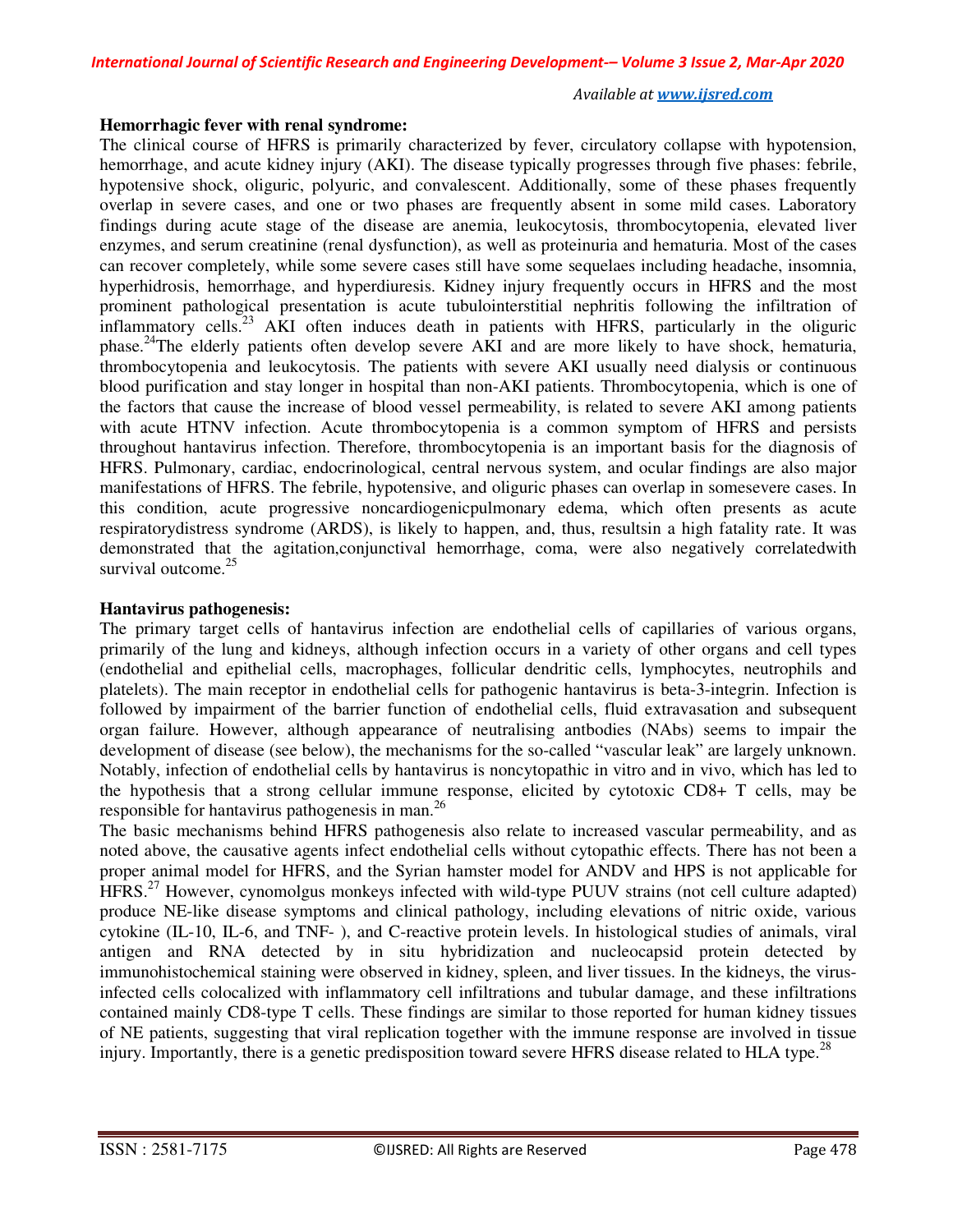#### **Diagnosis:**

Laboratory diagnosis of hantavirus infection:

The diagnosis of hantavirus infection in humans is based on clinical and epidemiological information as well as laboratory tests. A definitive diagnosis cannot be based solely on clinical findings, especially in cases where disease is mild to moderate. Laboratory testing should be performed on samples from patients with fever of unknown origin, severe myalgia, thrombocytopenia, renal failure or respiratory distress, and patients living in hantavirus disease-endemic regions, or persons with recent outdoor activities during which there was possible exposure to rodents or their excreta. Because hantaviruses differ in their geographic distribution, course of infection and likely outcome, specific and accurate laboratory diagnostic tests are important. Laboratory diagnosis of hantavirus infection is based on four primary categories of tests: serology, reverse transcription (RT)-PCR, immunochemistry and virus culture.<sup>29</sup> Serological tests:

Human serum was tested by means of IgM-ELISA and IgGELISA using a recombinant nucleocapsid protein from ARAV as the antigen, as previously reported. The rodent blood was also tested by means of IgG-ELISA using the same technique, but changing to a mixture that included anti-Peromyscus and antimouse peroxidase conjugates.<sup>30</sup>

#### reverse transcription (RT)-PCR:

Hantavirus diagnosis using cell culture is tedious and takes along time. To specifically analyze the neutralizing capacity of the patient serum, a plaque reduction neutralization test or a focal reduction neutralization test could be used. Common measures to diagnose hantavirus infections utilize serology, since on admission, most patients have both specific immunoglobulin M (IgM) and IgG. Sensitive and specific detection of hantavirus in patient specimens can be monitored by reverse transcriptase (RT) PCR. Recently, real-time RT-PCR techniques have been used for detection of PUUV in tissue culture. In our efforts to follow a PUUV infection in vivo, we used a one-step real-time RT-PCR method for the detection of PUUV RNA in NE patient sera from northern Sweden. The technique was useful to determine the level and duration of viremia in NE patients and to identify patients with PUUV infection before the appearance of antibodies.<sup>31</sup>

## immunochemistry and virus culture:

A wide array of technologies have been used to detect antibodies to hantaviruses, using cultured and/or purified native-virus preparations or recombinant proteins expressed in bacteria, yeast or insect cells.<sup>32</sup> Both indirect fluorescent assay (IFA) and enzyme immunoassay (EIA) are widely used for detection of specific IgM or low-avidity IgG antibodies. IgM detecting methods are important tools for diagnosis of acute infections, especially in endemic areas with a high prevalence of virus-specific IgG due to previous infections.<sup>33</sup> The µ-captured ELISA to detect IgM antibodies, using viral native or recombinant N antigens, should be preferred because it is superior to IFA and solid phase ELISA in terms of sensitivity.<sup>34</sup> Western blot assays can be used, which are generally in agreement with those of the IgMcapture format for acute infections.35,36 In addition, the immunochromatographic 5-min IgM-antibody test has been developed for rapid diagnosis.<sup>37</sup> The IFA test remains popular in Europe and Asia, perhaps in part because it is so easily performed, but such tests are intrinsically limited by problems with specificity, especially with inexperienced users.<sup>38</sup> Although ELISA is optimal for a highly specific serological confirmation of hantaviral infections, the antibody responses usually cross-react strongly between different hantaviruses, indicating that ELISA or other serological tests such as IFA or immunoblotting cannot be used for serotyping.<sup>39</sup> The plaque reduction neutralization test (PRNT) is considered to be the gold standard serological test and, it can be used to discriminate between different species of Hantavirus. However, the PRNT test with infectious hantavirus should be done in a biosafety level-three laboratory, which is a serious limitation for many investigators.<sup>40</sup> For post-mortem confirmations, detection of hantavirus antigens can be done by immunohistochemistry testing of formalin-fixed tissues with appropriately specific monoclonal or polyclonal antibodies.<sup>41</sup>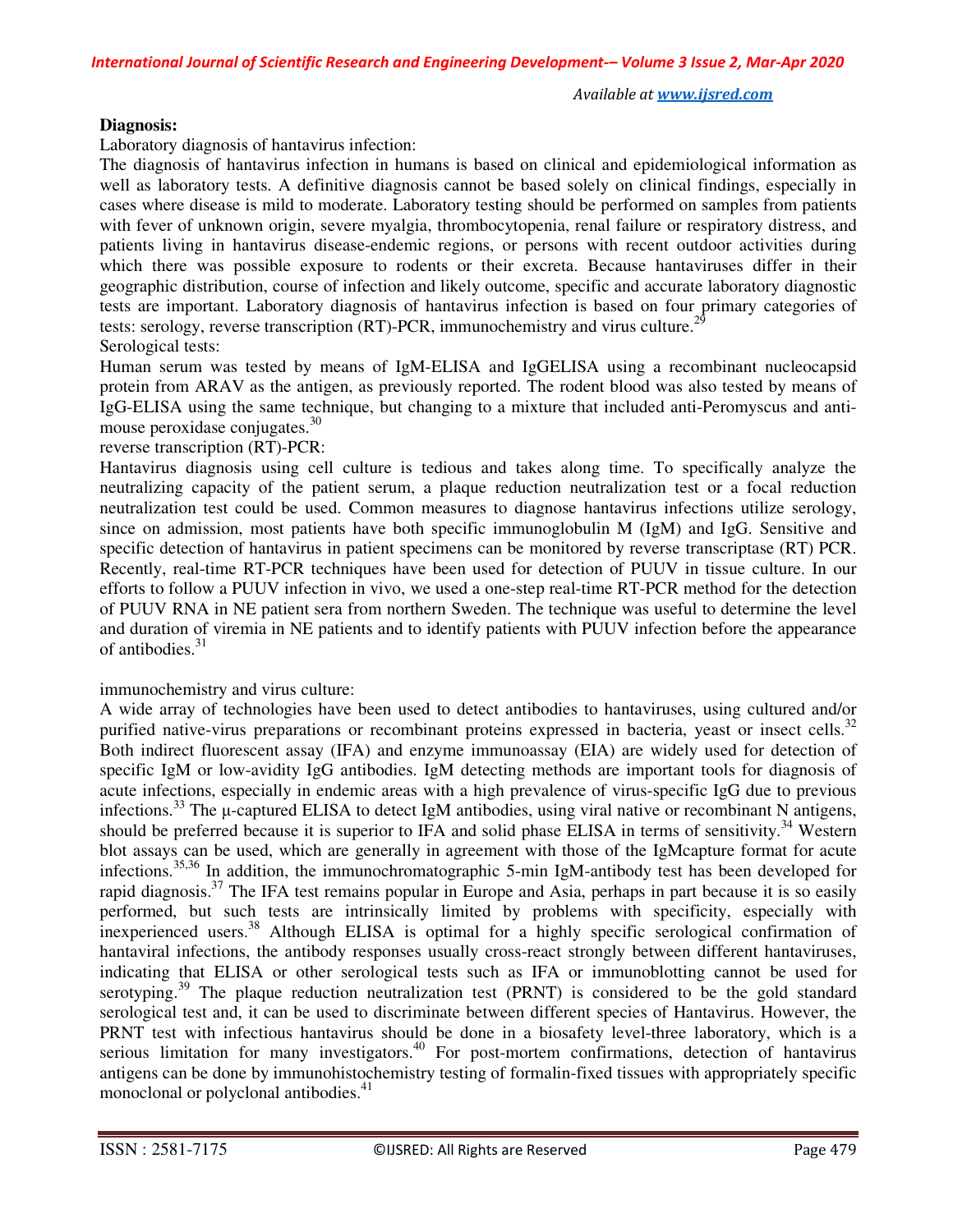## **Incubation Period**:

The incubation period for HFRS can range from approximtely one to 6 weeks, while incubation periods of 1- 7 weeks have been reported in HPS. Many cases of HFRS and HPS seem to become apparent in about 2-  $3$  weeks.<sup>42</sup>

## **Clinical Signs**:

Hantaviruses usually cause one of two syndromes, HFRS or HPS; however, clinical cases that have attributes of both HFRS and HPS are occasionally reported, and some people experience only a nonspecific febrile illness. Asymptomatic infections also occur.<sup>43</sup>

## **Hantavirus Treatment**:

Currently, no Food and Drug Administration approvedantiviral drug or immunotherapeutic agent is available fortreatment of the hantavirus diseases.<sup>44</sup>

## Ribavirin

ribavirin for treatment ofpresumed HPS provides the most complete informationon adverse events temporally associated withintravenous ribavirin available to date.<sup>45</sup> In spite of theuse of intravenous ribavirin for Lassa fever and HFRSpatients abroad, this study of HPS patients representsby far the largest experience at this dosage underconditions permitting close observation of patientswith accompanying clinical laboratory support.Adverse clinical events associated withribavirin (anaemia, chills/rigors, elevated serum uricacid and hyperbilirubinaemia) occurredin temporal association with drug receipt at essentially equal rates among HPS and non-HPS patients.<sup>46</sup>

Lactoferrin

Hantaviral foci number, in cultured cells infected with SR-11, was reduced with bLf treatment. Mechanisms of anti-hantaviral activities of bLf and ribavirin (Rbv) were also investigated. Preincubation of cells with bLf before infection inhibited hantavirus focus formation of 85% whereas post infection treatment with Rbv inhibited the focus formation of  $97.5\%$ .<sup>47</sup> Conversely, other in vitro experiments showed that Hantaan hantavirus, the prototype hantavirus, is insensitive to several antiviral salivary proteins, and is partly resistant to the antiviral effect of saliva. It has been found that combined bLf and Rbv treatment completely prevented focus formation. Consequently, in in vivo studies, bLf pre- and Rbv post-treatment were evaluated in suckling mice infected with hantavirus, of which  $7\%$  survived.<sup>48</sup> Lactoferrin administered before viral challenge improved survival rates to up to 70% for single administration and up to 94% for double administration. Rbv gave survival rates up to 81%. These results suggested that both lactoferrin and Rbv were efficacious in the treatment of hantavirus infection in vivo.<sup>49</sup>

## **Favipiravir:**

favipiravir against Sin Nombre virus (SNV) and ANDV, the predominant causes of HPS in North and South America, respectively.<sup>50</sup> *In vitro*, T-705 potently inhibited SNV and ANDV, as evidenced by decreased detection of viral RNA and reduced infectious titers. For both viruses, the 90% effective concentration was estimated at  $\leq 5 \mu g/ml$  ( $\leq 31.8 \mu M$ ). In the lethal ANDV hamster model, daily administration of oral T-705 at 50 or 100 mg/kg of body weight diminished the detection of viral RNA and antigen in tissue specimens and significantly improved survival rates. Oral T-705 therapy remained protective against HPS when treatment was initiated prior to the onset of viremia.<sup>51</sup>

## **Corticosteroids:**

Hantaviruses can be associated with severe form of hemorrhagic fever with renal syndrome although there are only a few cases reporting chronic kidney disease after hantavirus infection.<sup>52</sup> We report a severe nonresolving chronic renal failure after protracted Dobrava hantavirus infection successfully treated with corticosteroids. Ten days after working in a basement a 33-year-old man fell seriously ill, with high fever, chills, diffuse myalgia, headache and abdominal pain. After hospital admission a diagnosis of hemorrhagic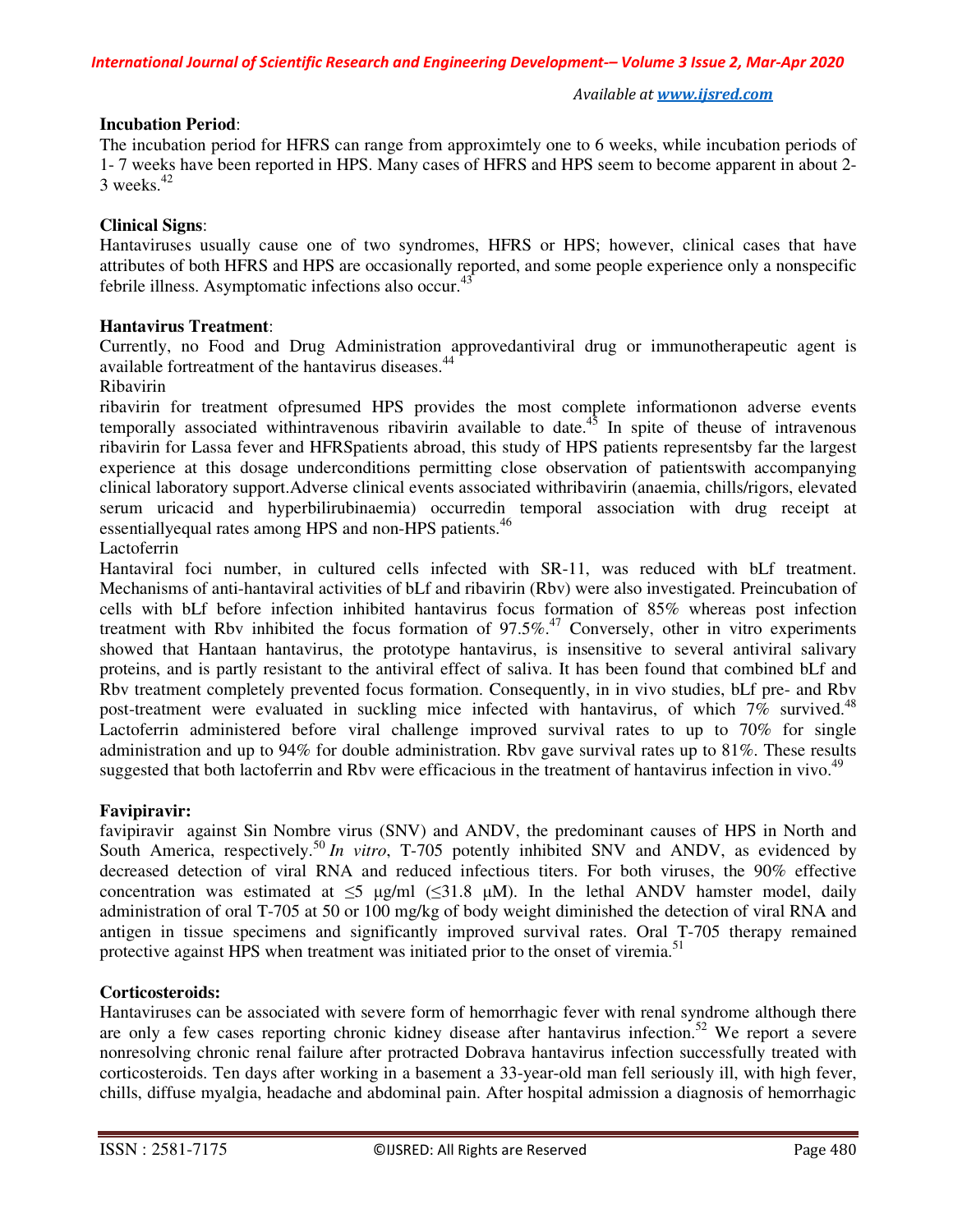fever with renal syndrome caused by Dobrava hantavirus was made. Acute oliguric kidney injury developed in the first 3 days after admission, in a few days diuresis restored and he became polyuric.<sup>53</sup>

#### **Monoclonal Antibodies:**

Monoclonal antibodies are important tools for various applications in hantavirus diagnostics. Recently, we generated Puumala virus (PUUV)-reactive monoclonal antibodies (mAbs) by immunisation of mice with chimeric polyomavirus-derived virus-like particles (VLPs) harbouring the 120-amino-acid-long aminoterminal region of the PUUV nucleocapsid  $(N)$  protein.<sup>54</sup>

#### **Prevention**:

For the prevention of hantavirus diseases,human habitations showing signs of rodent activityshould be decontaminated, and steps should be taken torid the premises of the offendinganimals. Decontaminationin many cases can be accomplished by soaking theaffected area with a  $10\%$  (v/v) solution of house hold bleach.

## **Conclusion**:

In the course of recent decades, the comprehension and acknowledgment of hantaviral contaminations through the world has incredibly improved. The quantity of perceived infections keeps on expanding, as does the range of hantaviral diseases. Despite the fact that recently distinguished, Hantavirus is an old sickness. Ecological changes may influence the geographic conveyance, wealth, and elements of the rat transporter, and henceforth the study of disease transmission of hantavirus contaminations. It is commonly acknowledged that hantaviruses are dispersed around the world, yet the appropriation of explicit infection stays to be additionally researched. With the advancement of progressively fast and delicate tests, and expanded clinician mindfulness, human hantaviral diseases will probably be recognized in new zones, and new rat species may be found to convey yet obscure infections. There is as yet far to go to locate a successful treatment for hantavirus contaminations, and the long haul guess of hantaviral diseases and the pathogenicity of certain infection species stay to be set up. Anticipation can be halfway accomplished by rat evasion, yet genuine security will require a protected and successful multivalent antibody or an immunization adjusted to nearby conditions.

## **Acknowledgement**:

The author is a staff member of the Pharmacy College. The author alone is responsible for the views expresses in this publication and they do not necessarily represent the decisions or the stated policy of the World Health Organization.

## **References**:

- 1. Chau, R., et.al., First serological evidence of hantavirus among febrile patients in Mozambique, International Journal of Infectious Diseases, 61, 51–55,2017.
- 2. Okay, G., Hantavirus Infection in Turkey, Journal of Microbiology and Infectious Diseases, Special Issue 1, S50-S53, 2014.
- 3. Tian, H., et.al., The ecological dynamics of hantavirus diseases: From environmental variability to disease prevention largely based on data from China, PLOS Neglected Tropical Diseases, 2019.
- 4. Heyman, P., et.al., Were the English Sweating Sickness and the Picardy Sweat Caused by Hantaviruses?, Viruses, 6, 151-171, 2014.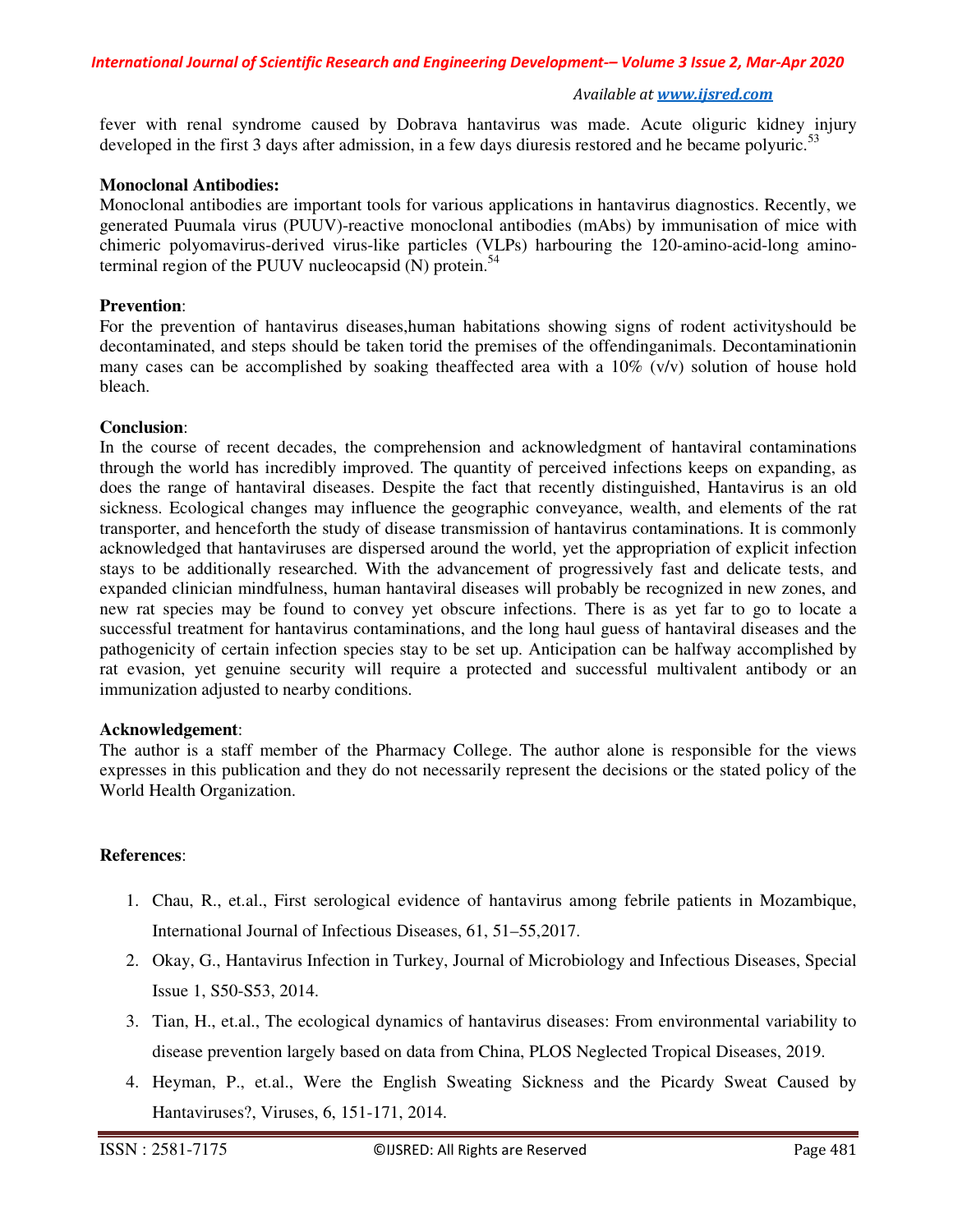#### *Available at www.ijsred.com*

- 5. Yoshimatsu, K., et.al., Antigenic Properties of N Protein of Hantavirus, Viruses, 6, 3097-3109, 2014.
- 6. Cautivo, K., et.al., Rapid Enzyme-Linked Immunosorbent Assay for the Detection of Hantavirus-Specific Antibodies in Divergent Small Mammals, Viruses, 6, 2028-2037, 2014.
- 7. Eckerle, I., et.al., More Novel Hantaviruses and Diversifying Reservoir Hosts Time for Development of Reservoir-Derived Cell Culture Models?, Viruses, 6, 951-967, 2014.
- 8. Se Hun Gu, et.al., Isolation and partial characterization of a highly divergent lineage of hantavirus from the European mole (Talpaeuropaea), Scientific Reports, 2016.
- 9. Muranyi, W., et.al., Hantavirus Infection, J Am Soc Nephrol 16, 3669–3679, 2005.
- 10. Zupanc, T.A., et.al., Hantavirus infections, Clin Microbiol Infect; 1–14, 2015.
- 11. Okumura, M., et.al., Development of Serological Assays for Thottapalayam Virus, an Insectivore-Borne Hantavirus, clinical and vaccine immunology, 14(2), 173–181, 2007.
- 12. Guo, W.P., et.al., Phylogeny and Origins of Hantaviruses Harbored by Bats, Insectivores, and Rodents, PLOS Pathogens, 9 (2), 2013.
- 13. Schountz, T., et.al., Hantavirus Immunology of Rodent Reservoirs: Current Status and Future Directions, Viruses, 6, 1317-1335, 2014.
- 14. Bagamian, K.H., et.al., Increased Detection of Sin Nombre Hantavirus RNA in Antibody-Positive Deer Mice from Montana, USA: Evidence of Male Bias in RNA Viremia, Viruses, 5, 2320-2328, 2013.
- 15. Kruger, D.H., et.al., Hantaviruses—Globally emerging pathogens, J Clin Virol, 2014.
- 16. Meyer, B.J., et.al., Persistent hantavirus infections: characteristics and mechanisms, Trends in Microbiology, 8 (2), 2014.
- 17. Singh, P., et.al., Hantavirus Pulmonary Syndrome (HPS): A Concise Review based on Current Knowledge and Emerging Concept, Journal of Applied Pharmaceutical Science 4 (11), 122-130, 2014.
- 18. Vigueras-Galván, A.L., et.al., Current Situation and Perspectives on Hantaviruses in Mexico, Viruses, 11, 642, 2019.
- 19. Boroja, M., et.al., Radiographic Findings in 20 Patients with Hantavirus Pulmonary Syndrome Correlated with Clinical Outcome, AJR,178:159–163, 2002.
- 20. Kilpatrick, E.D., et.al., Role of Specific CD8 T Cells in the Severity of a Fulminant Zoonotic Viral Hemorrhagic Fever, Hantavirus Pulmonary Syndrome, The Journal of Immunology,172:3297-3304, 2004.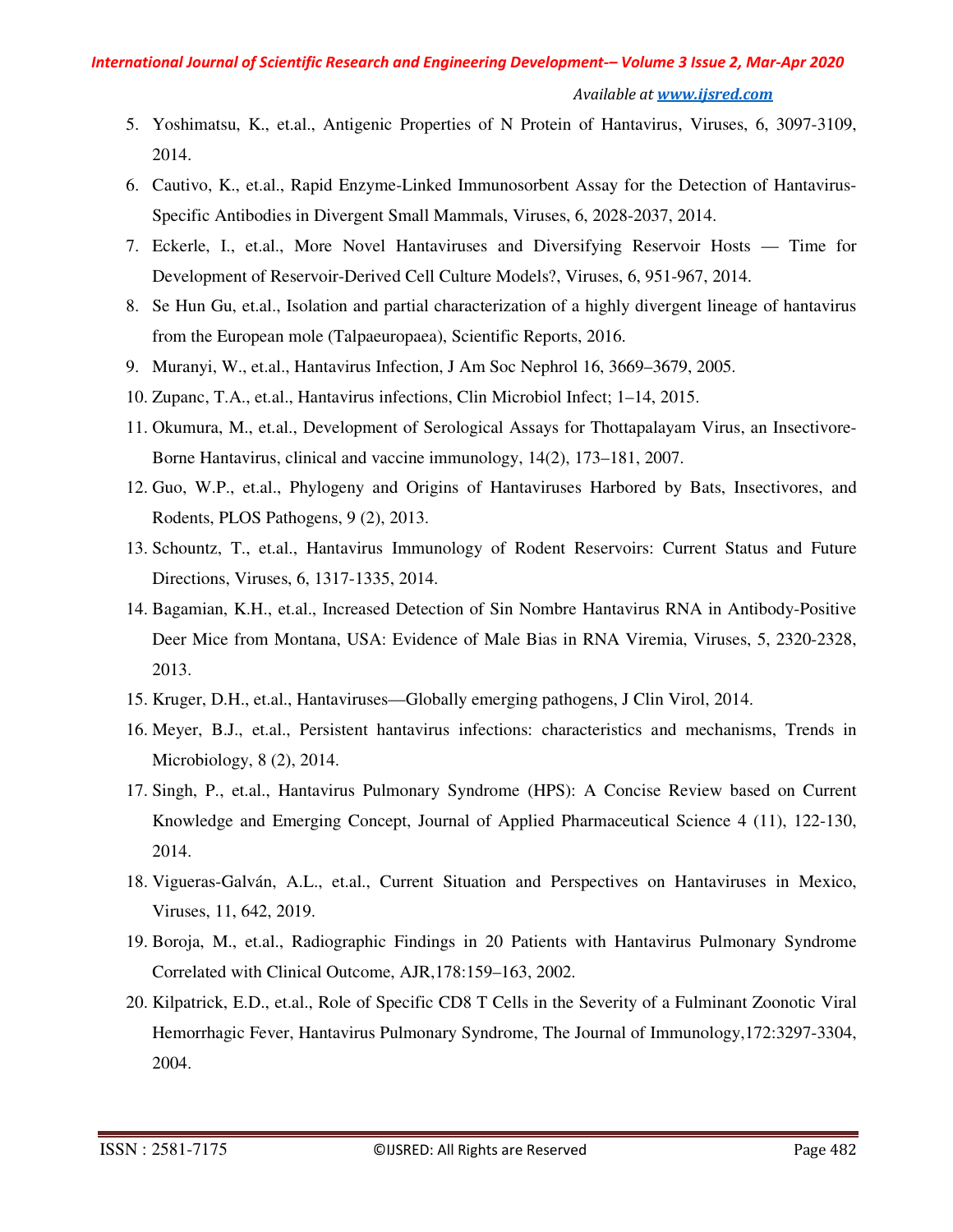#### *Available at www.ijsred.com*

- 21. Verity, R. et.al., Hantavirus pulmonary syndrome in northern Alberta, Canada: clinical and laboratory findings for 19 cases., Clin Infect Dis., 31(4), 942-6, 2000.
- 22. Jiang, H., et.al., Hemorrhagic Fever with Renal Syndrome: Pathogenesis and Clinical Picture, Front. Cell. Infect. Microbiol. 6, 1, 2016.
- 23. Kim, W.K., et.al., Phylogeographic analysis of hemorrhagic fever with renal syndrome patients using multiplex PCR-based next generation sequencing, Scientific Reports, 6, 26017, 2016.
- 24. Wang, L., et.al., Hemorrhagic Fever with Renal Syndrome, Zibo City, China, 2006–2014, Emerging Infectious Diseases, 22, 2, 2016.
- 25. Denecke, et.al., Hantavirus Infection: A Neglected Diagnosis in Thrombocytopenia and Fever?, Mayo Clin Proc. 85(11), 1016–1020, 2010.
- 26. Manigold, T., et.al., Human hantavirus infections: epidemiology, clinical features, pathogenesis and immunology, Swiss Medical Weekly,144:w13937, 2014.
- 27. Jonsson, C.B., et.al., A Global Perspective on Hantavirus Ecology, Epidemiology, and Disease, clinical microbiology reviews, 23 (2),412–441, 2010.
- 28. Safronetza, D., et.al., Pathophysiology of hantavirus pulmonary syndrome in rhesus macaques, PNAS, 111 (19), 7114–7119, 2014.
- 29. Mattar, S., et.al., Diagnosis of hantavirus infection in humans, Expert Rev. Anti Infect. Ther. 13(8), 2015.
- 30. Figueiredo, et.al., Diagnosis of hantavirus infection in humans and rodents in Ribeirão Preto, State of São Paulo, Brazil, Revista da SociedadeBrasileira de Medicina Tropical 43(4),348-354, 2010.
- 31. Evander, M., et.al., Puumala Hantavirus Viremia Diagnosed by Real-Time Reverse Transcriptase PCR Using Samples from Patients with Hemorrhagic Fever and Renal Syndrome, journal of clinical microbiology, Aug. 2007, p. 2491–2497 Vol. 45, No. 8.
- 32. Zhenqiang, B., et.al., Hantavirus Infection: a review and global update, J Infect Developing Countries, 2(1), 3-23, 2008.
- 33. Mir, M., Hantaviruses, Clin Lab Med.. 30(1), 67–91, 2010.
- 34. Young, J.C., et.al., New World hantaviruses, Bntuh Medical Bulletin,54 (3) 659-673, 1998.
- 35. Peters, C.J., et.al., spectrum of hantavirus infection: Hemorrhagic Fever with Renal Syndrome and Hantavirus Pulmonary Syndrome, Annu. Rev. Med.,50:531–45.1999.
- 36. Guarner, J., et.al., Histopathology and Immunohistochemistry in the Diagnosis of Bioterrorism Agents, Journal of Histochemistry & Cytochemistry, 54(1): 3–11, 2006.
- 37. Klingstrom, et.al., Innate and adaptive immune responses against human Puumala virus infection: immunopathogenesis and suggestions for novel treatment strategies for severe hantavirus-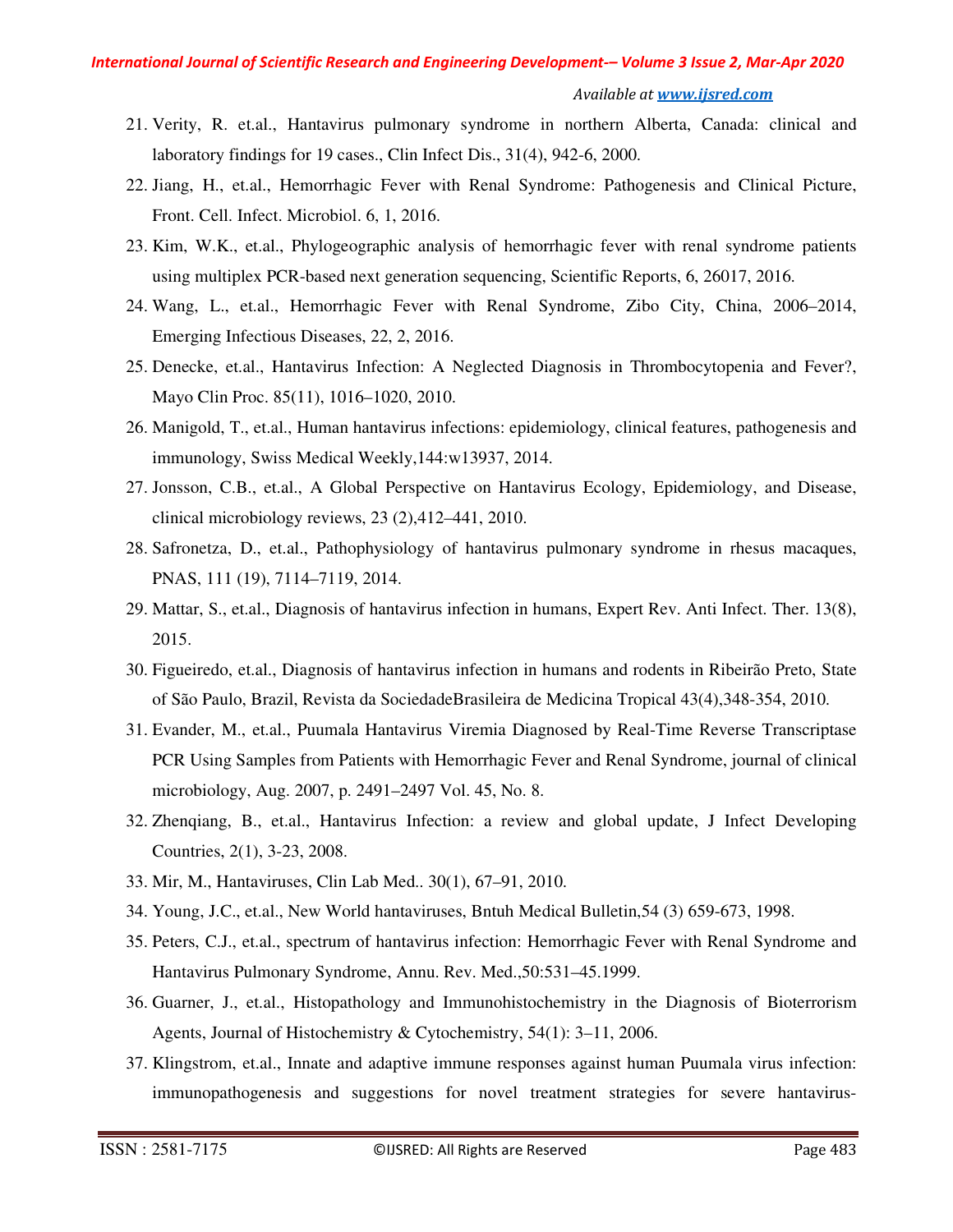#### *Available at www.ijsred.com*

associated syndromes, Immune responses to Puumala virus infection, J Intern Med, 285: 510–523, 2019.

- 38. Llah, S.T., et.al., Hantavirus induced cardiopulmonary syndrome: A public health concern, J Med Virol., 90:1003–1009. 2018.
- 39. Saggioro, F.P., et.al., Hantavirus Infection Induces a Typical Myocarditis That May Be Responsible for Myocardial Depression and Shock in Hantavirus Pulmonary Syndrome, JID, 195, 2007.
- 40. Douglas, K.O., et.al., Serum LPS Associated with Hantavirus and Dengue Disease Severity in Barbados, Viruses, 11, 838, 2019.
- 41. Schmaljohn, C., et.al., Hantaviruses: A Global Disease Problem, Emerging Infectious Diseases, 3 (2),1997.
- 42. Young, J.C., et.al., the incubation period of hantavirus pulmonary syndrome, Am. J. Trop. Med. Hyg., 62(6),714–717, 2000.
- 43. McCaughey, C. et.al., Hantaviruses, J. Med., Microbiol., 49, 587-599, 2000.
- 44. Maes, P., et.al., Hantaviruses: Immunology, Treatment, and Prevention, viral immunology, 17 (4), 481–497, 2004.
- 45. Bi, Z., et.al., Hantavirus Infection: a review and global update, J Infect Developing Countries, 2(1):3-23, 2008.
- 46. Chapman, L.E., et.al., Intravenous ribavirin for hantavirus pulmonary syndrome: Safety andtolerance during 1 year of open-label experience. Ribavirin Study Group, Antiviral Therapy 4: 211–219.
- 47. Berlutti, F., et.al., Antiviral Properties of Lactoferrin—A NaturalImmunity Molecule, Molecules, 16, 6992-7018, 2011.
- 48. Murphy, M.E., et.al., In vitro antiviral activity of lactoferrin and ribavirin upon hantavirus, Arch. Virol. 145, 1571–1582, 2000.
- 49. Niaz, B., et.al., Lactoferrin (LF): a natural antimicrobial protein, international journal of food properties, 22 (1), 1626–1641, 2019.
- 50. Safronetz, D., et.al., Antiviral Efficacy of Favipiravir against Two Prominent Etiological Agents of Hantavirus Pulmonary Syndrome, Antimicrob Agents Chemother., 57(10), 4673–4680, 2013.
- 51. Tani, H., et.al., Efficacy of T-705 (Favipiravir) in the Treatment of Infections with Lethal Severe Fever with Thrombocytopenia Syndrome Virus, American Society for Microbiology, 1 (1), 2016,
- 52. Easterbrook, J.D., et.al., Immunological Mechanisms Mediating Hantavirus Persistence in Rodent Reservoirs, PLoS Pathogens, 4 (11), 2008.